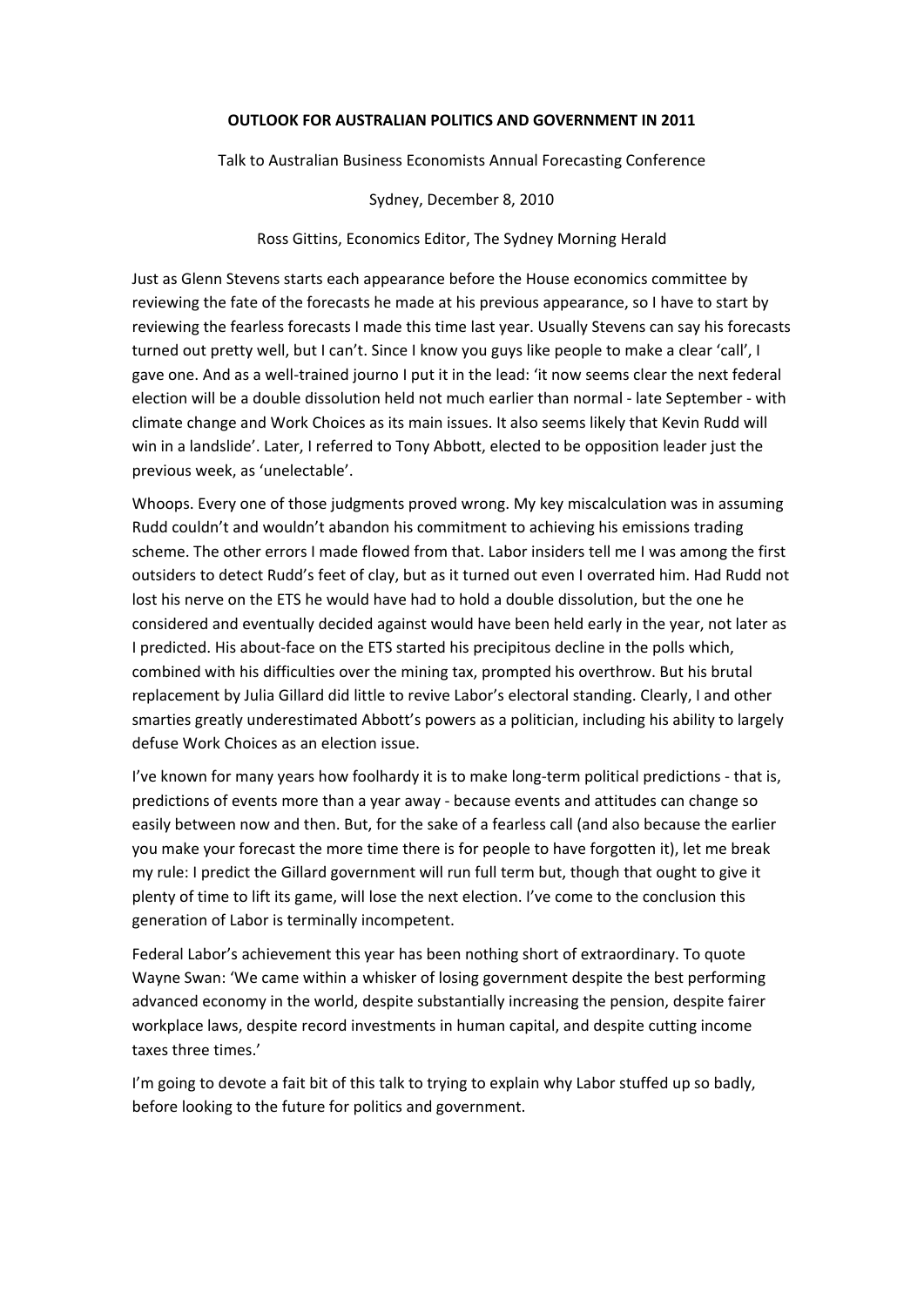# **The Demise of Rudd**

The man who emerged from relative obscurity to become Labor's saviour in 2007 turned out to be deeply flawed. Matched against the ageing John Howard, he looked appealing ‐ young, good looking, well spoken, well educated and articulate ‐ and unthreatening. At the same time, he promised to end the unfairness of Work Choices and was judged the more credible of the two in his promise to take decisive action on climate change. But he didn't look particularly 'Labor'.

He didn't look it because he wasn't. He hadn't had to fight his way up through the party or the union structure, even though he ‐ like almost everyone at the top of modern Labor ‐ had cut his teeth working for state Labor, in his case as a politically appointed senior bureaucrat working for the Goss government. Labor's egalitarian ethos hadn't rubbed off on him, he held the unions in disdain, he was in a faction but not of one, he had little personal support within the parliamentary party and no mates. The main things that got him into the opposition leader's job were his sponsorship by the NSW Right and his deal with Gillard of the Left. He did deals with many party people, most of whom he stopped talking to after he'd attained the exalted heights of prime minister. He burnt up much goodwill by giving jobs for the boys to boys from the other side ‐ something Howard would never have dreamt of doing. He failed my acid test for Labor ministers: his staff didn't love him (as most do).

He turned out to be all ambition and little principle. His overriding goal was to maintain his own popularity. He had little courage and was part of a cabinet that almost universally lacked courage. Everything started falling apart when he, after a long period of indecision, took the fatal decision to abandon the ETS because it had become too hard. To be fair, he took a lot of persuading to give up the ETS, but eventually those urging him to stick with it ‐ Lindsay Tanner, Penny Wong and John Faulkner ‐ were overwhelmed by those urging him to drop it: initially, Sussex Street (Mark Arbib and Karl Bitar) and then Gillard and Swan ‐ the two whose careers benefited most from that fatal miscalculation, which in one blow destroyed the credibility of both Rudd and his government.

Despite his reputation as a policy wonk, Rudd turned out to be a hopeless administrator. He couldn't set priorities or delegate (meaning he had no intrinsic feel for opportunity cost). He moved from one enthusiasm to the next, wanting everything he touched to be the biggest and best ever (he was addicted to superlatives), but had great trouble making up his mind and would delay a decision by demanding more options and the answers to more and more questions. His personal staff and senior bureaucrats were treated very badly. People would work all night to have a response to his queries on his desk next morning, only to discover he hadn't found time to read it. They'd be summoned to a meeting with him several days later, where he'd flick through their paper, asking questions to which the answer was often 'on the next page, prime minister'. Papers piled up in his in‐tray, everything ran late and often had to be thrown together at the last minute to meet some deadline. Bureaucrats who needed something ticked by the PM would save it till he was out of the country and then submit it to Gillard, who would turn it around in no time. Government decision-making became chaotic.

Rudd was also an autocrat. He didn't consult ‐ not the unions, business, the backbench, the outer ministry or even the cabinet. Key decisions were made by the kitchen cabinet or Gang of Four, the strategic priorities and budget committee ‐ Rudd, Gillard, Swan and Tanner ‐ and even then there've been suggestions the other three were consulted rather than allowed to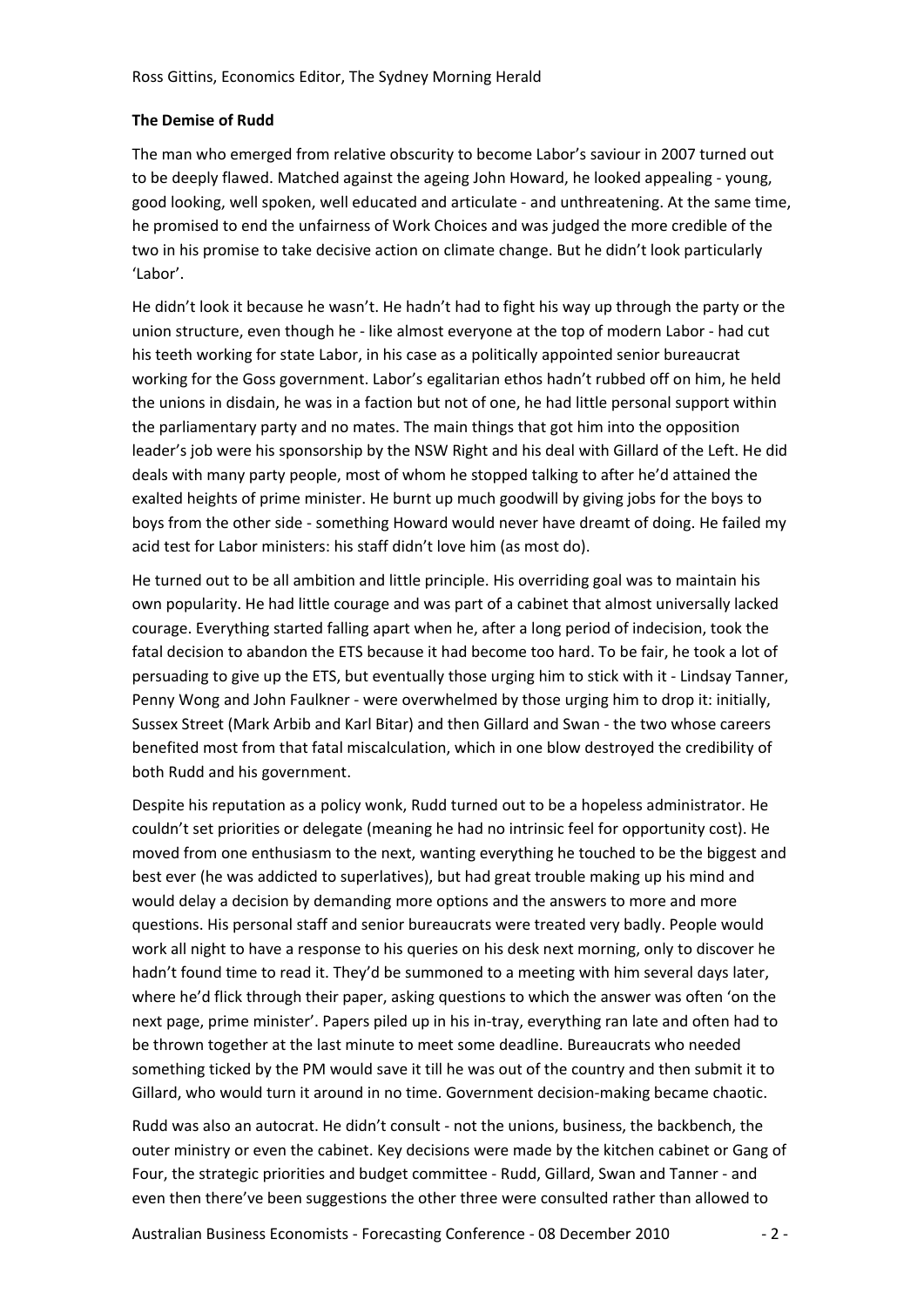decide. After Rudd was deposed because the government had 'lost its way', Gillard and others were often asked whether they'd done anything to warn or remonstrate with Rudd. The honest answer is: No, not really. People were afraid to speak frankly to Rudd for fear of incurring his (frequently displayed) displeasure and being cut out of the loop. Rudd lacked the courage to sack people, but would just stop talking to those - even those within his office who'd lost his confidence. By the end, pretty much his only confidants were a couple of inexperienced 30‐year‐olds in his office. His fatal mistake was to stop talking to Mark Arbib.

Rudd returned from his failed attempt to broker an agreement at Copenhagen exhausted and dispirited. He seems to have gone into a funk of indecision. He baulked at calling a double dissolution, then sought to distract himself with health reform, visiting about 40 hospitals around the country to 'consult'. Senior bureaucrats and ministers followed him around, hoping he'd make decisions and reach their agenda item.

Rudd's obsession with always trying to dominate the daily news cycle proved a snare and a delusion. His insistence on having ministers and departments come up with an unending stream of minor 'announceables' wasted their time and annoyed them while distracting them from more important matters. Worse, it deluded the government into imagining it was communicating effectively with the electorate. Labor's small army of young PR punks manhandled the press gallery more than it was used to, meaning the media were ready to turn on Rudd as soon as his dominance slipped. The notion that if you could dominate the news cycle every day for three years the election would be a pushover proved to be wrong. As soon as the decision to drop the ETS destroyed Rudd's credibility - among people who didn't fancy the idea, as much as those who did ‐ all those days of media dominance counted for nought.

Rudd's backdown on the ETS weakened him for the next big battle, over the resource super profits tax. It emboldened the big three miners to seek to destroy the government rather than bargain with it, while reducing the government's creditability in defending the tax to the public and making the notion of reaching a significant compromise with the miners unthinkable. (What isn't widely known is that the big three's resistance was heightened because the tax would have cost them more than twice what Treasury had estimated it would.)

Rudd's losing fight over the RSPT proved the last straw for the spurned Sussex Street, which patched up its relations with the parliamentary Right in other states, gathered the numbers in caucus and made a last-minute offer to Gillard she couldn't resist. The former Hawke minister Neal Blewett has expressed surprise at how quickly the party panicked. All successful governments go through periods of being behind in the polls. The explanation is partly that modern Labor is more committed to power than principle, but also that, by then, the entire party was so fed up with the chaotic, authoritarian Rudd. The night the bureaucrats learnt Rudd was being replaced by Gillard there would have been dancing in the streets.

## **The unlosable election (just)**

Australian Business Economists ‐ Forecasting Conference ‐ 08 December 2010 ‐ 3 ‐ It's remarkable that a first-term federal government - particularly one that had performed so well in managing the economy - failed to win the election and went so close to losing it. We'll never know whether Labor would have done better at the election had Rudd been allowed to stay on. We do know the election would have been held in October rather than brought forward to August. It's clear the brutality of Rudd's overthrow would have cost Labor votes ‐ more than the conspirators ever bothered to imagine it might. But it's doubtful Rudd would have been able to reach a compromise with the big miners over the resource tax, so one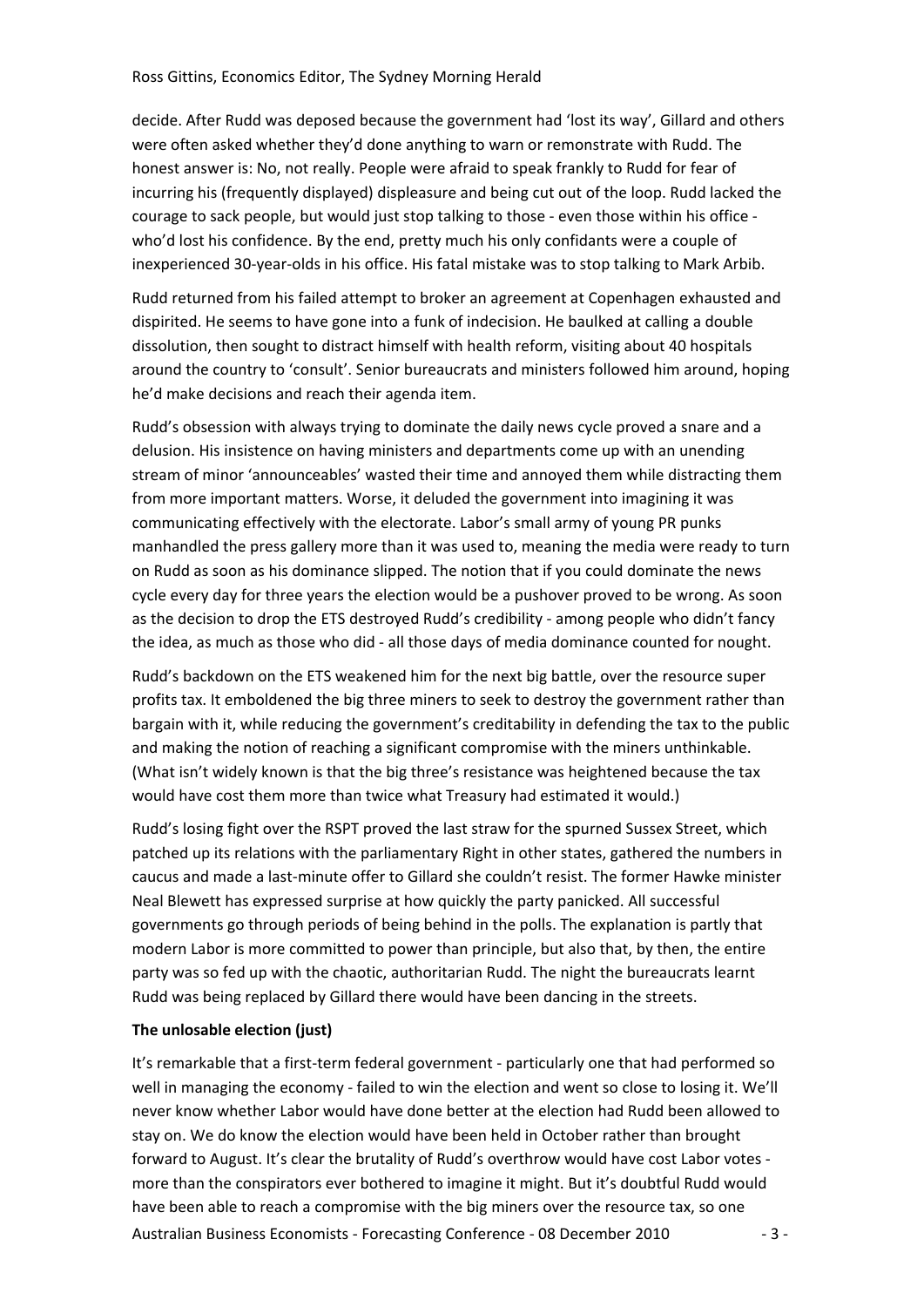imponderable is how well he would have withstood the continued onslaught, including a massive ad campaign and funding of the Liberals.

On the other hand, Rudd's overthrow robbed Labor of the ability to boast about its various achievements (paid parental leave is one Swan didn't mention in that earlier quote). How could you justify Rudd's ousting as necessary because the government had 'lost its way' and then praise his performance? Thus did Labor forfeit much of the benefits of incumbency ‐ another price I doubt the conspirators thought about before they acted. But most Labor insiders are saved from worrying about what might have been by their conviction that, one way or another, Rudd had to go.

I think it's now clear Gillard's strategy of reaching a quick fix on the government's three most pressing problems ‐ reaching a compromise on the mining tax, doing something about asylum seekers and filling the vacuum on climate change - then rushing to an early poll while Gillard was still enjoying her honeymoon with the electorate was a costly miscalculation. The honeymoon quickly evaporated, leaving a woman with blood on her hands rushing to the polls before the dust had settled and people had got a chance to get to know her. Unsurprisingly, they weren't greatly impressed.

The campaign was surprisingly badly run, and was marred by several damaging leaks, which party insiders are convinced came from Rudd. Before the election we were told a uniform swing of just 1.7 per cent against Labor would be sufficient to tip it out, but it actually suffered a two‐party preferred swing of 2.6 per cent and still ended level pegging with the coalition on the number of seats. Why? Because the swing was far from uniform, varying greatly between states: down 5.6 per cent in Queensland, 4.8 per cent in NSW and 3.2 per cent in Western Australia, but up 4.4 per cent in Tasmania, 1 per cent in Victoria and 0.8 per cent in South Australia. And because swings aren't uniform even within states, they don't translate evenly to seats. In net terms, Labor loss seven seats in Queensland and one each in NSW, WA, Tasmania and the Northern Territory, gaining a net one seat in Victoria, to lose 10 seats in total, eight to the coalition, one to the Greens and one to an independent in Tassie.

On first preference votes, Labor lost 5.4 percentage points, though only 1.5 percentage points of this went to the coalition, leaving almost 4 percentage points going to the Greens. The Greens' two‐party preferred vote in the Reps rose to 11.8 per cent (with 79 per cent of their preferences going to Labor). This was Labor's fourth lowest primary vote since the beginning of the two‐party system in 1910.

Breaking up Labor's vote by region, its two‐party preferred vote fell by 3.3 percentage points in inner metropolitan seats, by 3.1 points in rural seats, but by only 1.8 per cent in outer metropolitan and provincial seats.

On a depressing note, both sides judged it easier to scare people into rejecting the other side than to inspire people to support them. On an encouraging and remarkable note, because both sides were so anxious to claim they'd be better at eliminating budget deficits and debt, both felt they had no choice but to nominate offsetting savings to cover the cost of their election promises (although the Liberals' costings were deceptive).

## **Gillard's strengths and weaknesses**

As Peter Hartcher has pointed out, Gillard has one thing in common with Abbott: both seized their party leadership as part of a reform panic. Abbott: the coalition's panic over Malcolm

Australian Business Economists ‐ Forecasting Conference ‐ 08 December 2010 ‐ 4 ‐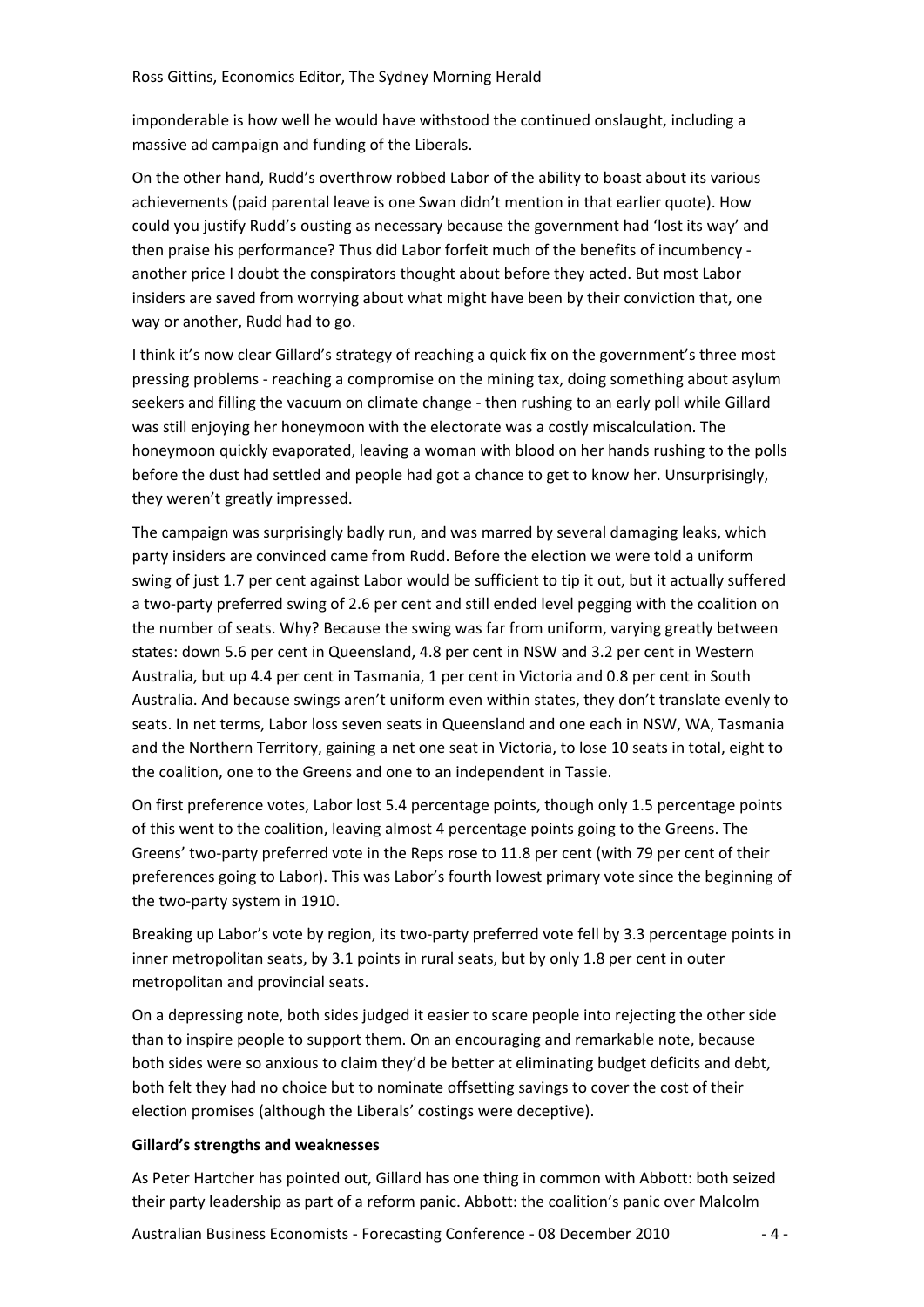Turnbull's commitment to the ETS; Gillard: Labor's panic over the opposition to the mining tax. Not an auspicious beginning for either of them. I don't believe Gillard undermined or plotted against Rudd but, even if she didn't, it looked bad and she has had no honeymoon with the electorate.

She isn't able to appear warm and likable on television, which means she lacks charisma. She isn't disliked, but she isn't liked either. A substitute for likeability (eg Bob Hawke) is being respected ‐ seen as a strong and capable leader (eg Howard, Malcolm Fraser), but she doesn't have that either. Since the election she and Labor have been flat-lining in the polls, making no progress from their perilous position at that time. You can see this as a sign she's failed to impress the electorate or that it's suspending judgment ‐ both, probably.

One of her strengths is she's a highly capable administrator (notwithstanding the exaggerated problems with the schools halls building program). She's smart, she works hard, turns the paper around and chairs a very disciplined meeting. Another great strength ‐ much in evidence in the 17‐day period between the election and Labor's confirmation it had the number to continue in government ‐ is her ability as a negotiator and deal‐maker. She can give you little, but send you away happy. A third great strength is her willingness to listen, consult and include. All leaders learn from the mistakes of their predecessor, but she would have been inclusive anyway. Cabinet is back to functioning normally. Even if her polling doesn't improve, it will be a long time before the caucus can be roused against her. And she has had the sense to abandon Rudd's obsession with dominating the daily news cycle.

Her great weakness is her lack of belief. She's hugely ambitious, but doesn't seem to have a deep commitment to Labor's traditional preoccupation with fairness and redistribution, equality of opportunity, social justice and compassion. She came to power via the Left faction, but shows no sign of having left‐wing values. Indeed, I suspect she's trying to live down her left-wing label by erring on the conservative side. She does keep saying what her values are: she believes in hard work, a fair go through education, and that we're all equally worthy of respect. That's fine, but it doesn't get us far. And though she and her cabinet colleagues keep stressing their belief in 'a strong economy', that doesn't mean she's an economic rationalist just a politician who's concluded a growing economy is essential to staying in office.

Laurie Oakes says Howard made every mistake in the book in his first term, but he only made them once. My big question about Gillard is the steepness of her learning curve. If you learn from your stuff‐ups, your chances of survival and success are greatly improved. I concluded Rudd didn't have a learning curve, so wasn't sorry to see Labor bundle him out. Gillard was at the fore in persuading Rudd to abandon the ETS, which proved a disastrous mistake, but her decision to fill the vacuum with a citizen's assembly suggests she was very slow to see the error and start getting back into the carbon‐price game.

One of Rudd's failings was his hankering after the biggest and best in everything, regardless of whether all his grand projects were consistent with his (utterly genuine) commitment to returning the budget to surplus ASAP. This says Gillard should have seen the gold‐plated national broadband network coming and taken quite steps to tone it down, but she didn't.

## **Tony Abbott and the Libs**

Abbott has proved a far more disciplined and successful politician than I ever imagined he could be. He got the job because of his willingness to switch to implacable opposition to a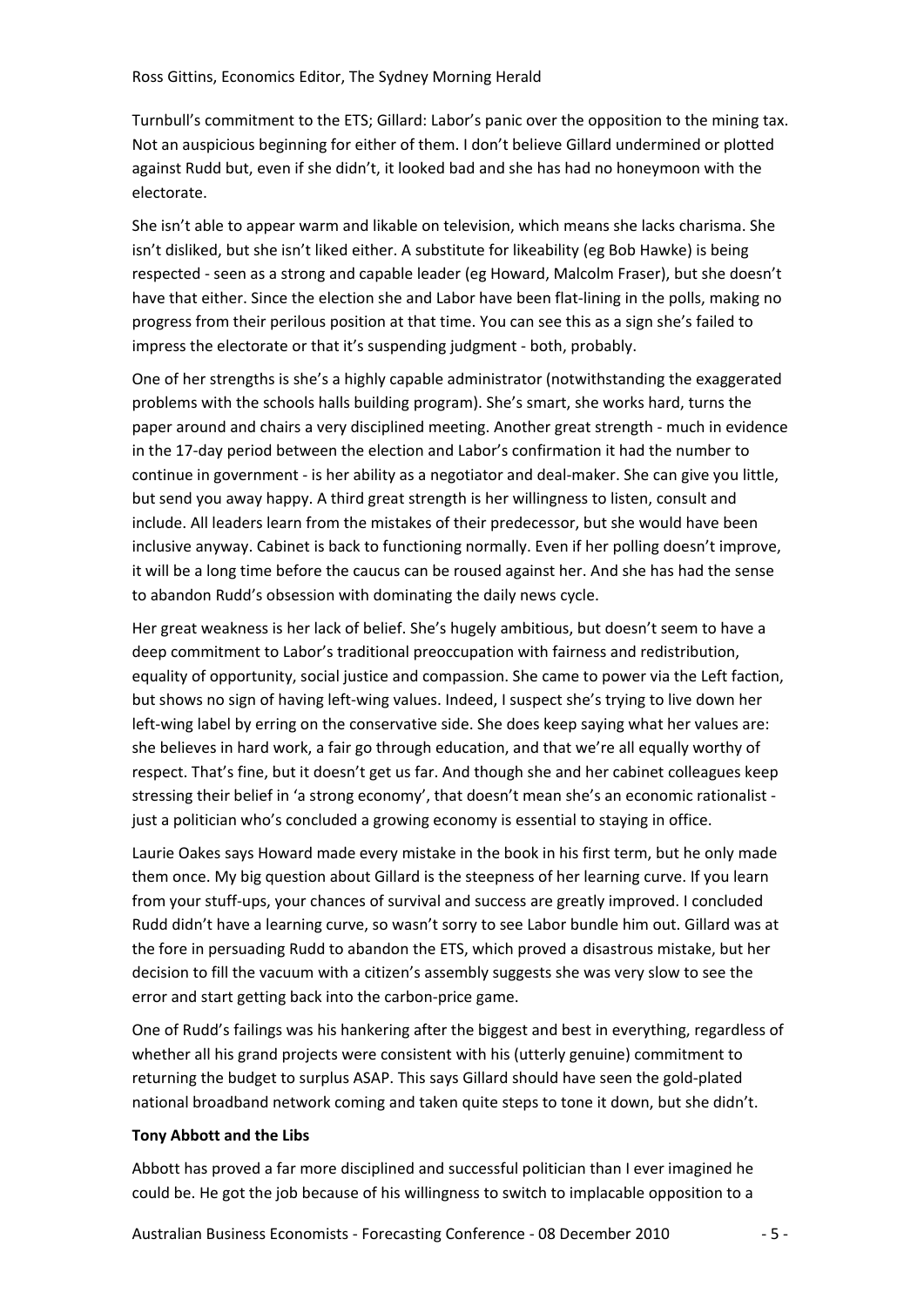price on carbon (that is, to a policy on climate change that's less rational that the Greens'), but also because the Libs, expecting a drubbing in the election, wanted him to minimise the loss of their base vote. He not only held the base, he gained almost enough of the middle ground to win. He just kept punching away during the election campaign, kept his foot out of his mouth, and did far better than anyone expected.

Abbott is a contradiction: intensely personable in the flesh, but capable of coming across as a crazed zealot in the media. But after a rocky start he kept all his zealotry well controlled. He can say stupid things (eg that this was the worst Labor government ever) but also things that are charming and disarming (eg that Gillard's success with the independents showed her to be a talented negotiator).

The Libs are the natural home of economic rationalism, starting with Bert Kelly, The Modest Member, John Hyde and the Dries, and the pre‐PM Howard, who once fairly dubbed himself the father of economic rationalism. But rationalism is out of fashion today; Abbott's not interested in economics and is happy to argue that putting a price on carbon is crazy and pretend that 'direct action' will fix climate charge rather than just waste money. There are no rationalists left in the party bar Turnbull (and maybe Joe Hockey), though Hockey is regarded as lazy and has two people after his job (Andrew Robb and Turnbull). But Robb's credibility has been damaged greatly by the disclosure after the election that his policy costings ‐ which he refused to submit to Treasury and Finance ‐ were flawed to the point of fraudulence.

It took Abbott too long to realise he'd lost the election and that the government was unlikely to fall any time soon. He should assume the election will be in three years' time. If so, it doesn't follow that just because he almost won this time he's sure to win whenever the next election's held. As I've been reminded to my cost, the political world can change dramatically within a year, let alone three. One thing that could change is that three years of Abbott's unrelenting opposition to everything - punch, punch, punch - could wear very thin with an electorate that gets terribly tired of seeing politicians perpetually arguing with each other. You get the feeling Abbott would oppose the Second Coming if it was Labor policy. Smart oppositions avoid appearing excessively negative by being more selective in what they oppose and drawing attention to the things they support. Abbott has indicated he understands the Libs' need to do more to articulate their own positive policies, but whether he can force himself to be more positive and less relentlessly negative remains to be seen.

## **Labor and the economy**

The more loudly Labor proclaims its fealty to 'a strong economy' the more you realise there's something amiss. These days, it's virtually compulsory for governments to claim to be committed to economic reform, though they have considerable latitude in what they define as reform. With the retirement of Tanner, Labor's down to just one avowed economic rationalist, Craig Emerson, who's sidelined in Trade. It will take some time for Labor's new economics professor, Andrew Leigh, to progress from the backbench to the front. I don't regard Swan as a true believer, though I have hopes for Wong. She did, after all, spend Labor's first three years trying to introduce market pricing to carbon emissions and water. No, these guys are just politicians, first and foremost, who realise the political importance of good economic performance, but don't have a deep understanding of, respect for and belief in the power of market forces. They are dogged by an inferiority complex in the economic area, born of their knowledge that they're only faking it as economic rationalists and of Peter Costello's decade‐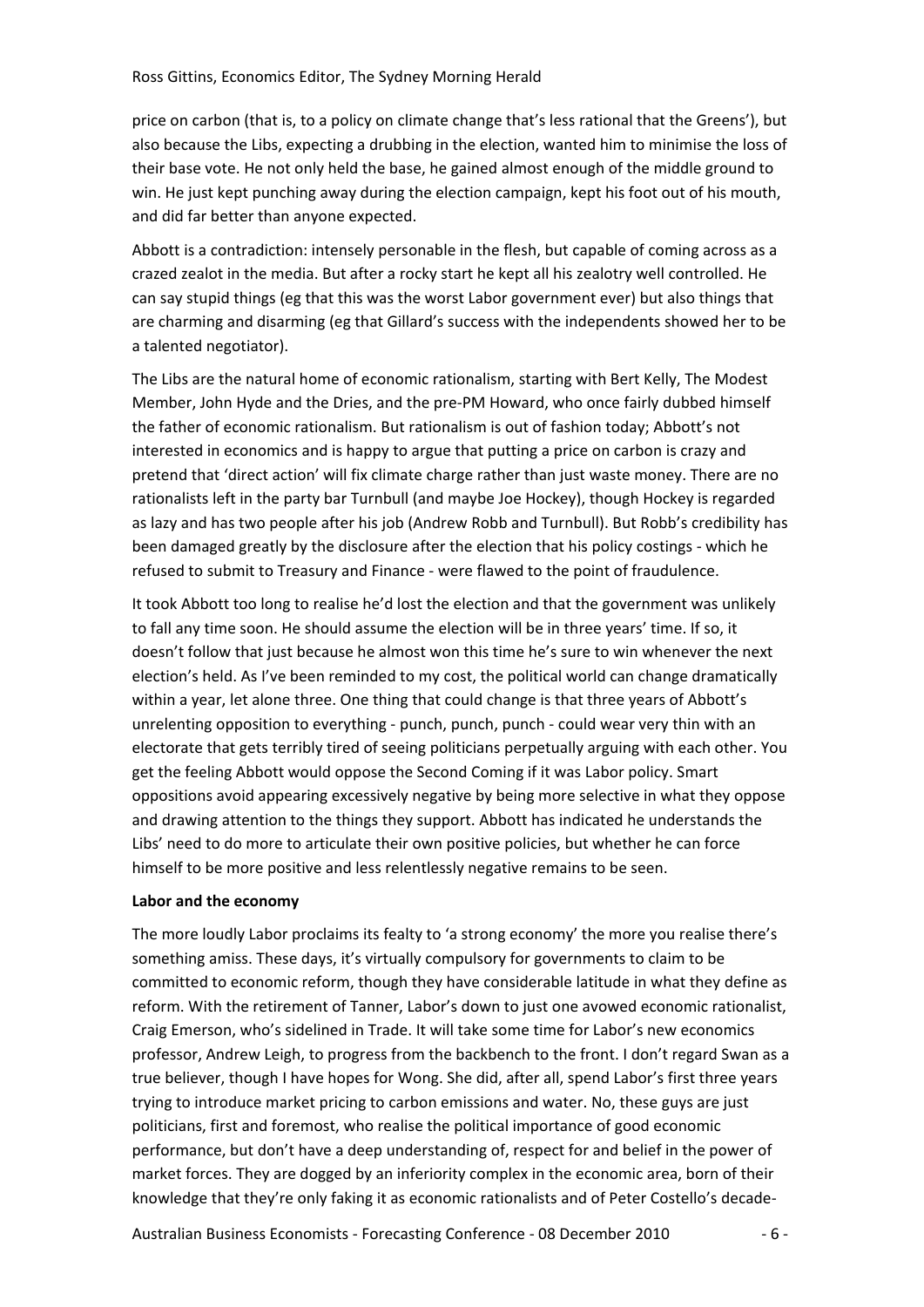long success in reinforcing the electorate's instinctive belief that the party of the workers couldn't be any good at managing the economy, whereas the part of the bosses obviously would be.

Rudd and Gillard happen to have done particularly well at macro management, as well as it's reasonable to expect flesh-and-blood politicians to do. They've left the Reserve Bank alone and uncriticised as it's done its job; they stimulated the economy vigorously at just the right moment, they managed business and consumer expectations brilliantly, and they've imposed budgetary strictures on themselves from the off (starting with the requirement that all stimulus spending be temporary and moving to the restrictions on tax cuts and real spending growth till the surplus is back to 1 per cent of GDP). I have no doubt they'll do 'whatever it takes' to get the budget back to surplus in 2012‐13. I don't regard this performance as having been seriously marred by the problems with insulation and school building. It has suited the opposition and sections of the media to leave us with a greatly exaggerated impression of the extent of waste, and to deny the very real trade‐off between macro‐economic timeliness and value‐for‐money.

It's on the micro side that Labor's performance has been weak, with its wasteful spending on industry assistance, cash-for-clunkers and the like, its inadequate rollback of Howard's extensive middle-class welfare, its excessive compensation to polluters under its ETS and then its abandonment of that scheme when the going got tough, and finally its mishandling and ultimate butchering of the minerals resource rent tax.

Throughout its life the government has exhibited three related deficiencies: a lack of values, a lack of courage and a lack of skill in managing its relations with the electorate. It's mainly because of Labor's lack of deep belief in rational policies that it lacks the courage to fight for them when an unprincipled opposition exaggerates their cost to the electorate. And it's the same lack of genuine belief and understanding that leaves ministers unwilling or unable to explain and defend policies whose short-term costs will be outweighed by longer-term benefits.

Labor's explanatory powers and its belief in its own ability to exercise those powers have atrophied through lack of use. It's relied too long on spin doctors, whose stock in trade is to conceal, confuse and distract rather than explain. People who should be being paid to find effective ways to explain complex and unfamiliar concepts put their effort into trickery, such as announcing backdowns late on Friday afternoons, or bullying journalists. Ministers agree to the public's self‐pitying misconceptions rather than explain complex truths. We didn't have a recession because we didn't have two successive quarters of negative growth ‐ what a way to denigrate your own success! Any change in mortgage interest rates not in lock step with changes in the cash rate is profiteering. If power prices have risen a lot the cost of living has gone through the roof and you're right to feel impoverished.

Why do ministers perpetually attack the opposition rather than explain and defend their policies? Because they're politicians doing what politicians do, not economic believers doing what believers do. You've got to build support for reform - even if only among opinion leaders ‐ but you don't do it by attacking your political opponents, you do it by unceasing explanation and persuasion.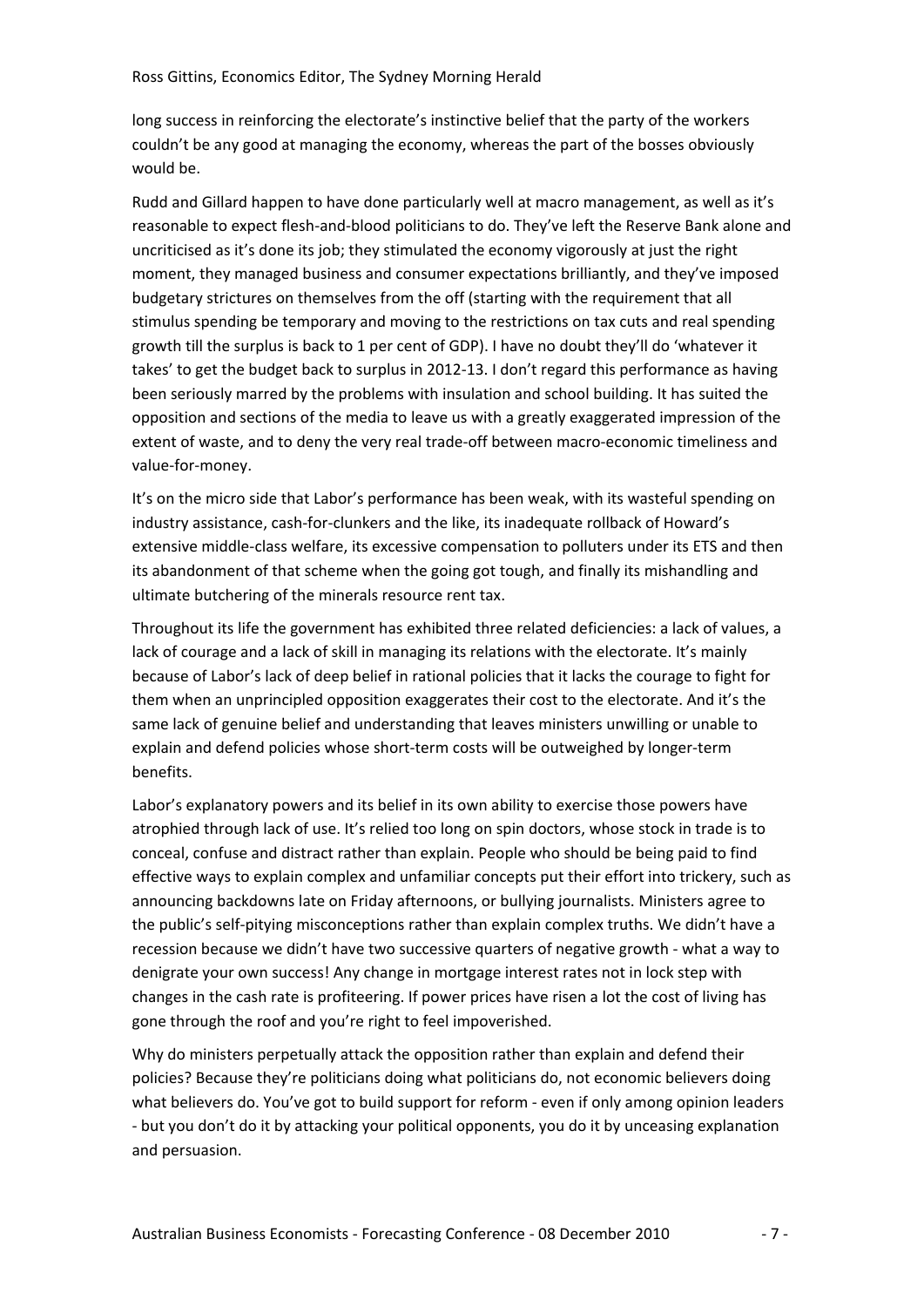# **Why Labor's so bad at it**

In watching the government's performance over the past three years ‐ but particularly over the past year ‐ I've come to the startling conclusion that federal Labor has lost its race memory of how to govern. The Hawke/Keating government knew how to do it, but after 11 years in the wilderness Labor has lost the knack. These guys are amateurs. Many of the ministers and their advisers had experience in government at the state level, but it hasn't successfully translated to the federal level.

One sign of amateurism is that Labor is still talking and acting like an opposition. Not being in power, oppositions do little other than criticise the other side, leaving it until close to the election to produce positive policies. Sensible governments ignore their opponents as much as possible, exploiting the advantage of incumbency to deny them air. Responding to opposition criticism gives that criticism legitimacy in the eyes of the media and the public. Labor spends all its time attacking its opponents. The electorate finds this far more alienating and confusing than convincing. Those who aren't one‐eyed for one side or the other don't feel equipped to adjudicate the debate and so are likely to conclude 'they're all liars'. In other words, attacking the opposition isn't persuasive. It's a sign Labor is confusing scoring points inside parliament house with scoring in the electorate. But the other disadvantage of perpetually disagreeing with the opposition is that it crowds out what the government should be doing: explaining its policies and expounding on their many virtues.

Another sign of opposition thinking is the way Labor keeps expressing sympathy for punters' complaints that it picks up from its focus groups eg the cost of living, the greedy banks, executive salaries. Oppositions can get away with this, but governments can't because they're expected to act on their expressed concern. Governments are unable to do much to fix most of these complaints, many of which are ill‐founded. By sympathising with these whinges rather than making the counter points, governments foster the belief that they can and should solve all the problems of individuals, a recipe for voter disenchantment.

If there's one thing you'd expect Labor politicians to understand it's the need to 'do the numbers' ‐ make sure you have enough support for a proposal before you make it public and risk losing face if you then have to seriously modify or even abandon it in the face of vigorous opposition. Partly this is about pre‐marketing controversial ideas to find small modifications that could significantly reduce opposition, without any loss of face. Partly it's about conditioning people's expectations and also allowing the leaders of key interest groups to condition their supporters' expectations. Everyone appreciates a heads‐up; no on enjoys being caught by surprise. Consulting before announcement rewards and encourages loyalty among natural supporters eg the unions, and builds trust with non‐supporters eg business.

The sad story of the resource super profits tax is a case study. The tax was intended to be no more burdensome than the miners would reluctantly accept, but in the event the big three objected so strongly they declined the opportunity for post-announcement consultation and set out to bring about the government's electoral defeat. The miners had signalled their willingness to accept a profits‐based tax, but seem to have been expecting an extension of existing petroleum resource rent tax (which is roughly what they ended up with). The only warning the miners had was being told of the government's plan the day before it was announced. The proposed tax was in a highly sophisticated form unfamiliar to the miners (and their financiers), but the bigger problem was Treasury's gross underestimate of the revenue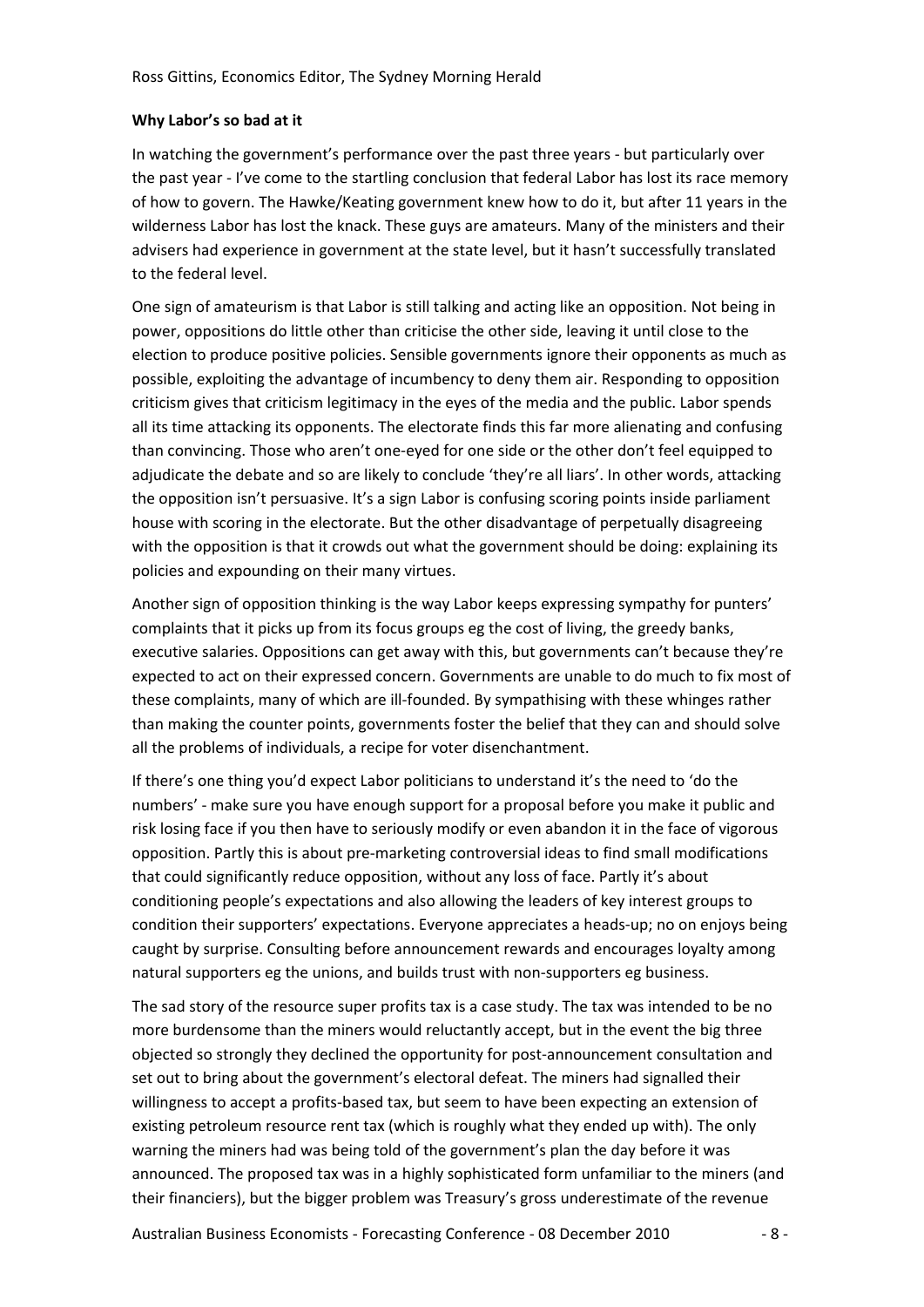the tax would raise. When, after weeks of public battling, the government finally realised the extent of this miscalculation, it soon agreed to change the tax in ways that reduced its revenue‐raising potential to about what had been originally intended. This was seen by the public as a huge backdown in the face of opposition from a powerful foreign interest group. But worse, in the process the tax was butchered, greatly reducing its intended efficiency benefits. Had the government known the tax's true revenue-raising power beforehand, it would merely have halved the rate at which it was imposed, from 40 per cent to 20 per cent. Had that happened, the miners' opposition would have been greatly reduced and no one would have thought any the worse of the government. And the government would have been much better informed in advance of any announcement had it released the Henry report for public comment soon after receiving it, rather than releasing it simultaneously with the announcement of its response. The miners would have known what was being proposed, could have done their sums as to its effect on them and privately warned the government about their misgivings. Taking another example, I believe the controversy over the government's reservations about the budgetary cost of equal pay is another case where pre‐consultation could have saved the government a lot of skin.

This government lacks the confidence that should come from incumbency, that should embolden it to take calculated risks in support of good policy and should, in turn, foster the electorate's confidence that the country is in safe and competent hands. This is a circular process: acting confident makes the electorate confident in you, which justifies and reinforces your own confidence. Instead we find a government with an economic inferiority complex, always trying to hide behind the authority of others: the allegedly 'independent' Treasury, the Henry report, the Murray‐Darling Basin Authority, the NBN business case etc. Rudd would also have co-opted the Reserve Bank to his management team had the (genuinely independent) Reserve not politely declined.

Because of the human fallibility of the electorate, politics abounds in paradoxes. But Labor has no instinctive understanding of paradox. When you're not conscious of paradox ‐ when you don't realise the public is perfectly capable of holding logically inconsistent attitudes ‐ you're easily misled by focus groups. One paradox is that though voters don't welcome hip‐pocket pain, they want to be led by someone with the strength and confidence to inflict pain when he or she believes it to be in the nation's best interests. This explains why even those who feared the hip‐pocket cost of the ETS reacted with disillusionment to Rudd's decision to ditch it. From all he'd said, we really needed it, but he was willing to shirk his leadership responsibility to avoid unpleasantness. What's particularly worrying is that none of those still at the helm of the post-Rudd Labor Party foresaw the price this expediency would extract. By contrast, Howard pressed on with his far more unpopular 'great big new tax on everything', the GST, and (narrowly) survived. What got him over the line was the public's grudging confidence that he must be doing this unpleasant thing because the country really need it to be done.

Another paradox is that the more concessions you make to interest groups, the more you stimulate rather than satiate the demand for concessions. Show me you're a soft touch, and I come back for more. Let me see rival interest groups getting in for their cut and I'll hasten to join the queue. But let me see that nobody else is getting much and I won't feel bad about getting little myself. The Hawke‐Keating government had an objective of trying to stamp out the rent-seeking culture. It wasn't always honoured, but it served the government - and good policy ‐ better than what we have now.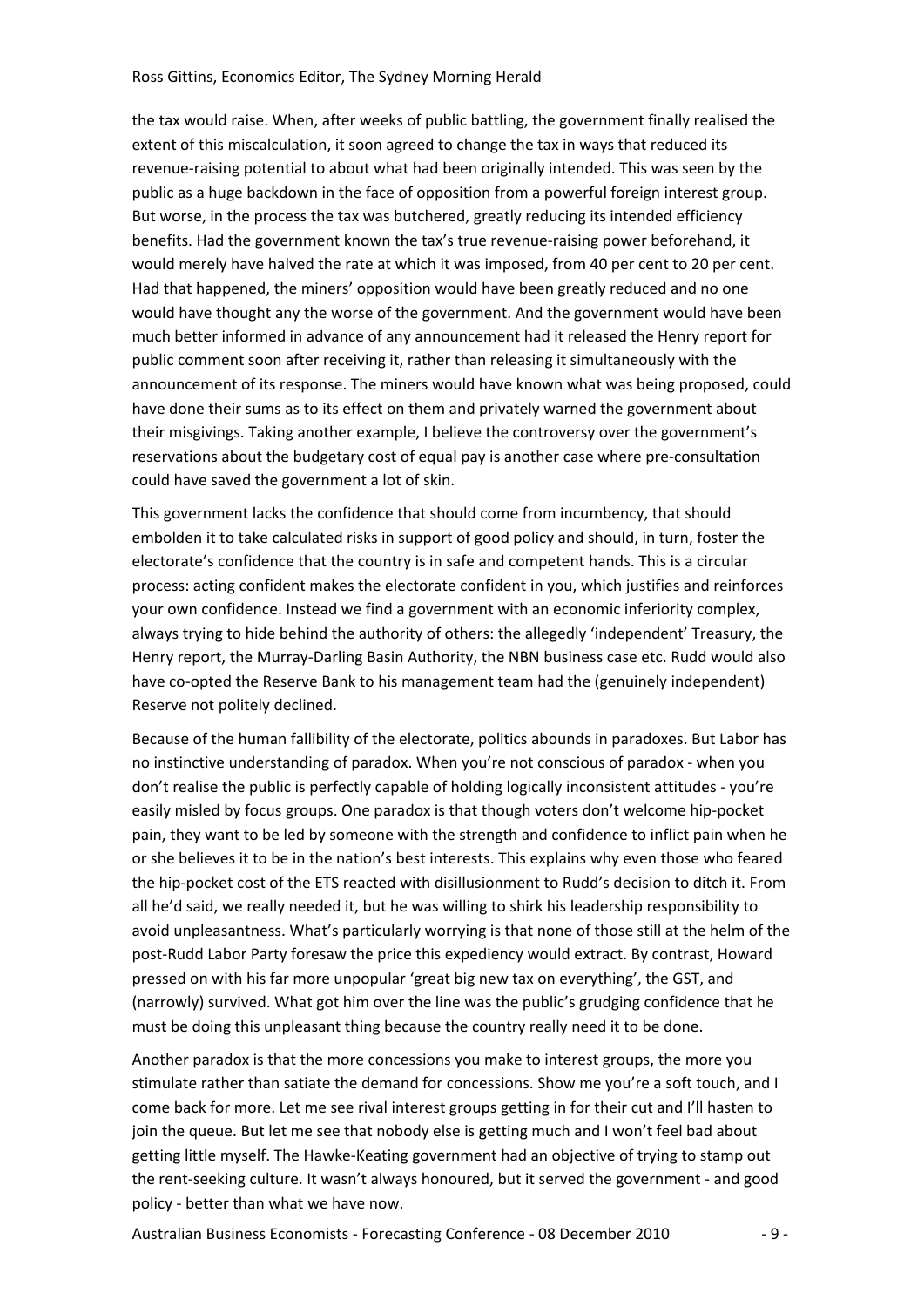Another paradox is that the public will overlook individual bad practices for a long time, but eventually the smell will reach a point that registers with the electorate and causes it to turn away in disgust. Individual controversies over conflicts of interest - failure to declare interests; politicians taking jobs with interest groups soon after leaving parliament ‐ don't excite much interest in the electorate, but if there's sufficient controversy over time to convince people a government is merely feathering its own nest, it's in trouble. Politicians devote much time to crafting arguments ‐ often using statistics ‐ designed to mislead without actually lying. People haven't the knowledge, time or interest to get to the bottom of arguments of this type. They just conclude both sides are lying. It took a long time for politicians to break sufficient promises for the public to conclude that all politicians break almost all promises. I doubt it's possible for governments to keep a high enough proportion of their promises for sufficient years as to turn that perception around.

One paradox most politicians do understand is that, in this big and complex world where no one has the time to pay the attention they should, voters' perceptions about things are more important than the reality of those things. Indeed, as the pollies say, 'the perception is the reality'. There's much truth to this. But you can push it too far. Neglect the underlying reality of effective service delivery badly enough for long enough and no amount of effort to manipulate perceptions will hide the unacceptable reality. Once you reach that point, nothing you say will be listened to and nothing you do to remedy the situation will help you. This is the story of the long demise of the NSW Labor government.

A final paradox is that when you're surrounded by risks whichever way you turn - when you're a minority government, for instance ‐ and are most inclined to proceed cautiously, that just when you need to be bold. Why? Because the public's reaction to leaders is instinctive and unconscious. They're impressed by confidence and courage and unimpressed by uncertainty and timidity. They can tell when you're faking it.

Gillard says she must 'govern from the centre' if she's to win sufficient votes to hold government. This attitude is based on the notion that each side has core support of about 40 per cent, leaving them battling to attract a majority of the remaining 20 per cent of uncommitted, swinging voters in the middle. Market research reveals the uncommitted middle to be social conservative, uninterested in politics and very hip‐pocket in its attitude to economics.

But in this, too, Labor is showing signs of amateurism - and being a slow learner. It's true you can't get too far from the centre, but it's not true you should be right in the centre. If you're Labor you have to govern from left of centre just as, if you're Liberal, you have to govern from right of centre (as Howard did). You can't get too far from the Left (or, for the Libs, the Right) or you'll lose too much of your base, your core support. If you're right in the centre ‐ neither Left nor Right - you lose your identity, your defining characteristics. Apart from your party name, you don't look like anything in particular and who wants to vote for you? Not a lot of your base vote and not a lot of the swinging middle.

This, of course, is the story of Labor at this year's election. It lost a lot of its base to the Greens, but at the same time failed to attract many in the middle, meaning its primary vote fell 5.4 percentage points to 38 per cent ‐ as we've seen, federal Labor's fourth lowest primary vote since the beginning of the two-party system in 1910. In Western Australia its primary vote got down to 31 per cent, in Queensland, 34 per cent. NSW was a fraction below the national

Australian Business Economists - Forecasting Conference - 08 December 2010 - 10 -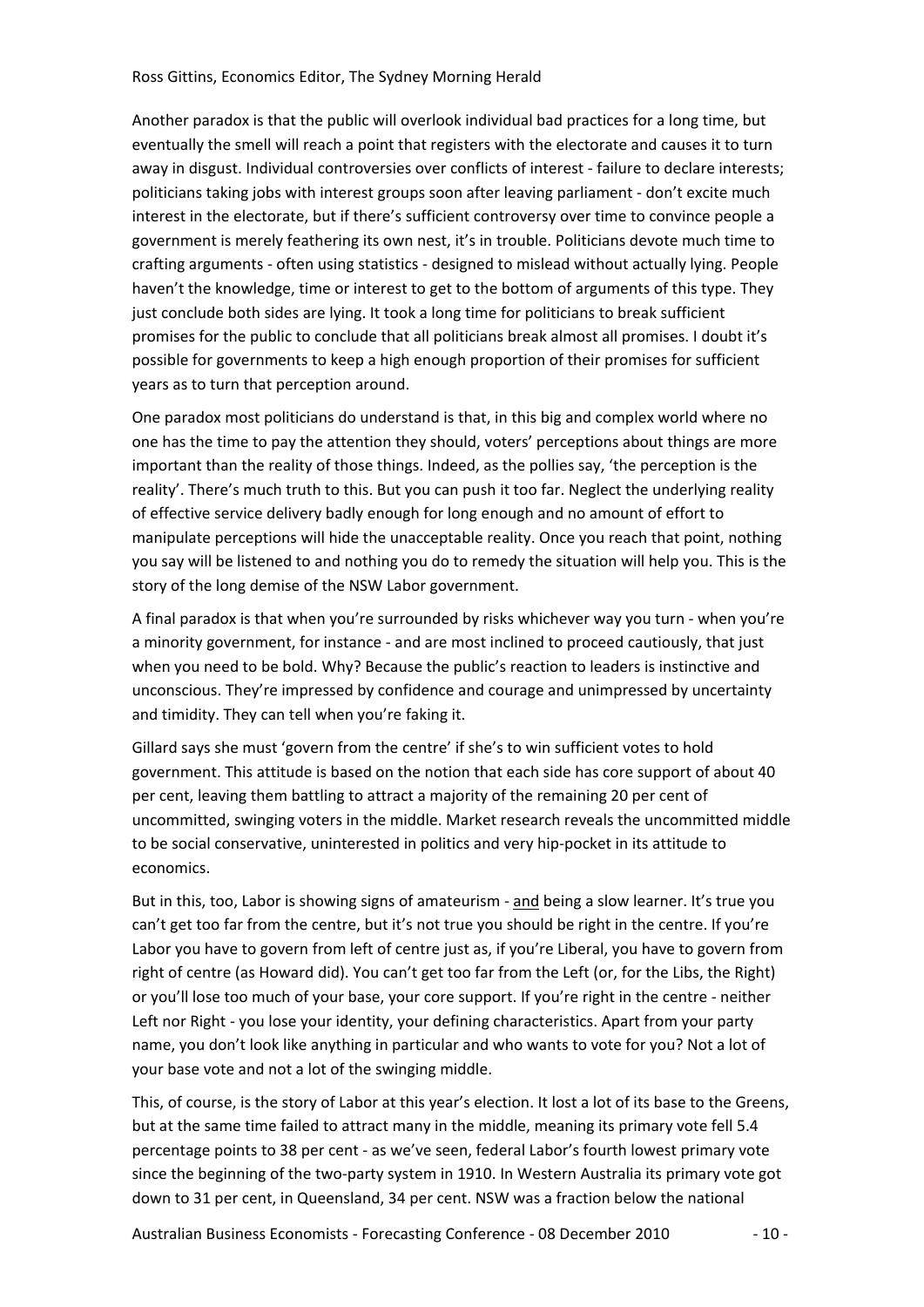average. Humans are meaning‐seeking animals. They want to know what leaders and their parties stand for and be able to put them in one box or another. Particularly because of its inferiority complex on economic management, Labor tried to turn itself into a pale imitation of the Liberals and, unsurprisingly, not enough people wanted to vote for it. If that short of thing appeals, why not vote for the real thing?

Particularly because of its decision to abandon the ETS, Labor lost a lot of its primary vote to the Greens, and also Tanner's seat of Melbourne. Does this matter if it all comes back in preferences? Yes. Not all of it comes back and, in the Senate, it doesn't come back. In those state elections with optional preferential voting it may not come back. In a growing number of inner‐city seats it doesn't come back if the Greens come second, the Libs come last and the Libs preference the Greens. The Libs didn't do that in the recent Victorian election, but this just puts Labor at the mercy of the Liberals' goodwill. It's clear that, had the Libs preferenced the Greens, Labor would have lost three seats in Victoria. It may well lose some at the coming NSW election.

Experienced politicians know that first you hold your base vote, then you attract enough of the middle. Howard was always rewarding the Liberal heartland with baubles: a tax rebate for private health insurance, a school grants formula biased in favour of elite private schools, concessions for self‐funded retirees and so forth. As Costello has said of Labor, 'a party that can't hold its base is heading for long-term decline'. One of the great lessons of economics is that we rarely face either/or choices. Rather, the trick is to find the best trade‐off between conflicting objectives. To say Labor has no choice but to govern from the centre is to pick one extreme over the other. Labor needs to look like Labor and do enough to satisfy its base while also finding policies that will attract sufficient of the swingers.

Howard has said, 'you have to spend political capital on reforms'. Labor ministers often decline to adopt worthwhile but difficult policies, privately telling supporters 'we can't sell that'. My response is: Then when are you moving to a profession to which you might be more suited? Politicians who can't sell good policy can't do their job.

# **The year ahead**

Right now, five out of nine parliaments in Australia are hung. Someone has calculated that 15 of the 16 minority (state) governments in Australia since 1989 ran their full term. The reason for that isn't hard to discover: the independents who prop up those governments have no desire to risk bringing their positions of prominence and power to an early end. So I think it's reasonable to assume there'll be no federal election in 2011.

Gillard would no doubt like to be able to put her own stamp on the government's agenda, but she'll have quite a wait before she can because Rudd left her with a long list of unfinished business. She says 2011 will be 'a year of delivery' and 'a year of decision'. Anything she wants to put through the Senate before July 1 will need the support of Fielding and Xenophon and the Greens if it's opposed by the opposition; anything after then will just need the support of the Greens.

Gillard needs to resolve the ambiguity in her deal with the big three miners on the minerals resource rent tax concerning whether the feds will cover the miners for future increases in state royalties (which would be equivalent to writing the states an open cheque) and also decide on any modifications to accommodate the smaller miners excluded from the election‐

Australian Business Economists ‐ Forecasting Conference ‐ 08 December 2010 ‐ 11 ‐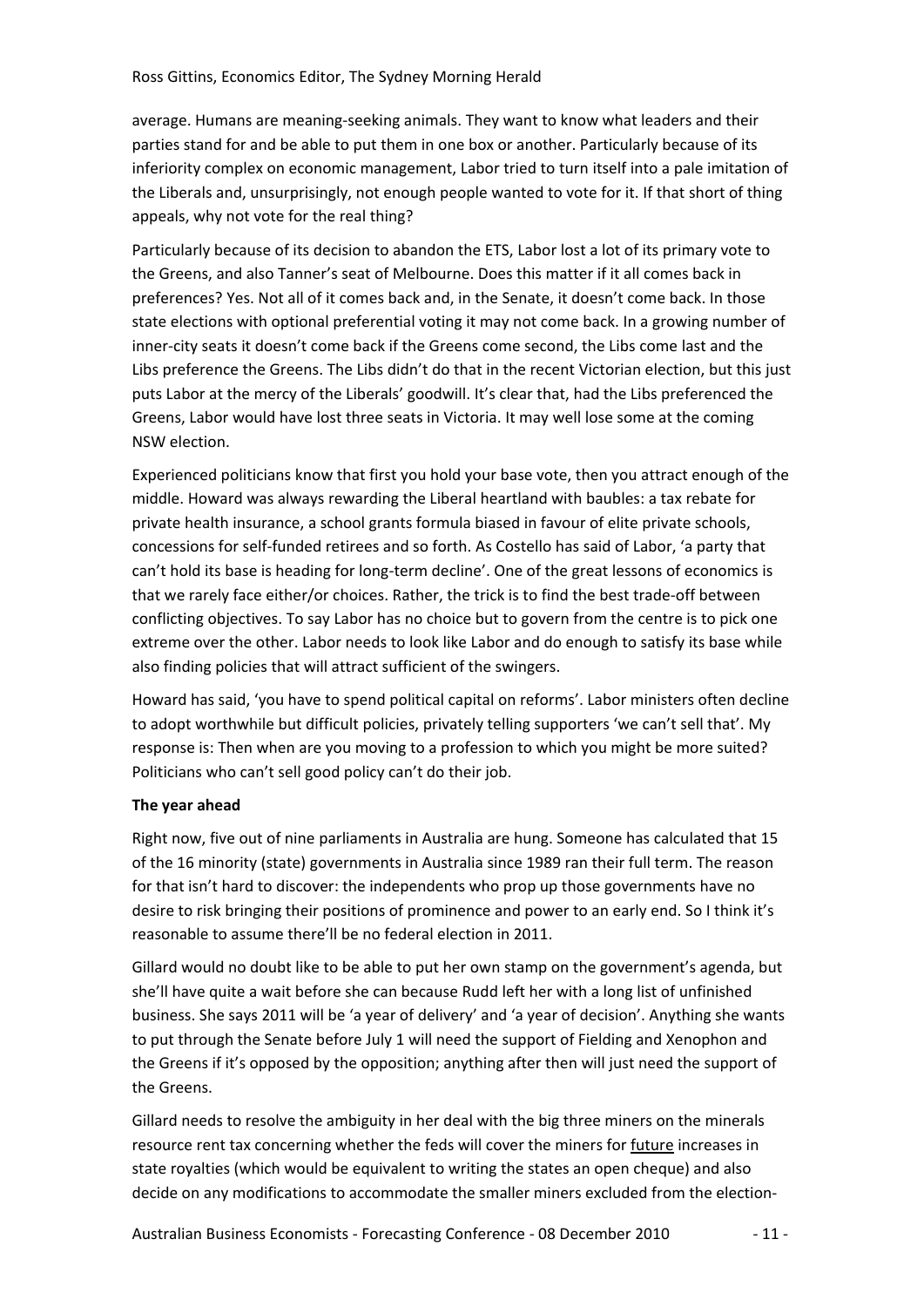eve deal. Enacting the mining tax will allow the government to legislate for the rest of the tax package: the phasing up of compulsory super contributions to 12 per cent by 2019, cutting the company tax rate by 1 percentage point to 29 per cent, and so forth.

The tax summit will be held in the middle of the year, but I'll be surprised if much comes of it. The Henry report was commissioned before the global financial crisis, when the government believed it would have a big budget surplus and plenty of spare revenue to compensate the losers from reforms to be announced before the 2010 election. The budget deficit has put paid to all that, with the government committed to bank all revenue growth and avoid tax cuts until the budget surplus is back to 1 per cent of the GDP. If the economy is booming at that time it will be under pressure to continue avoiding measures that could make fiscal policy pro-cyclical. This greatly reduces its scope for significant reforms.

The more health economists and others have studied Rudd's reforms to health and hospital funding the less enthusiastic they are. The growing number of Liberal premiers is also unenthusiastic about giving up 30 per cent of their GST revenue, but Gillard will have to get on with legislating the deal that the feds take over 60 per cent of hospital funding, which is supposed to start in July.

The government will keep working on its decision about the plan for the Murray‐Darling Basin. The early signs are that it won't have the courage to adequately increase environmental flows. It will also keep working on the search for a regional solution to its asylum‐seeker problem.

Ross Garnaut will release his updated report on climate change in May and the Productivity Commission will publish its advice on the measures being taken by our trading partners and on the impacts of a carbon price on our international competitiveness. Gillard announced recently that the government will decide by the end of the year on the way it will price carbon. This is likely to be a carbon tax ‐ at least initially ‐ rather than an ETS.

Looking further into the future, if the Gillard government runs full term she's likely to find that, by 2013, the present coalition governments in Western Australia and Victoria will have been joined by coalition governments in NSW and Queensland. This may make COAG meetings more difficult, but it's likely to improve federal Labor's chances of re‐election. Many voters like the idea of an each‐way vote between federal and state, just as many like the idea of federal governments not having a majority in the Senate. Even so, Labor will need to become a lot cannier and a lot more courageous if it's to win re-election. From her performance so far, I'm not confident Gillard will pull it off.

## **Observations on monetary policy**

It's been another bad year for business economists and markets in their attempts to second‐ guess the Reserve Bank's rate adjustments. I said that last year but ‐ though I haven't counted up - this year has been a lot worse, with the ratio of misses to hits way up. It's become a lot harder for you guys to predict now the nation's economics editors have retired from the prediction game. But that's the way the more loud-mouthed of your brethren seem to have wanted it.

I should say, however, that market economists' predictions have been closer to the mark ‐ or less far off the mark ‐ than market pricing. Why? Because the markets are still too focused on what's happening in the US, whereas the economists have twigged to how heavily the Reserve's thinking is influenced by developments in the Chinese economy.

Australian Business Economists ‐ Forecasting Conference ‐ 08 December 2010 ‐ 12 ‐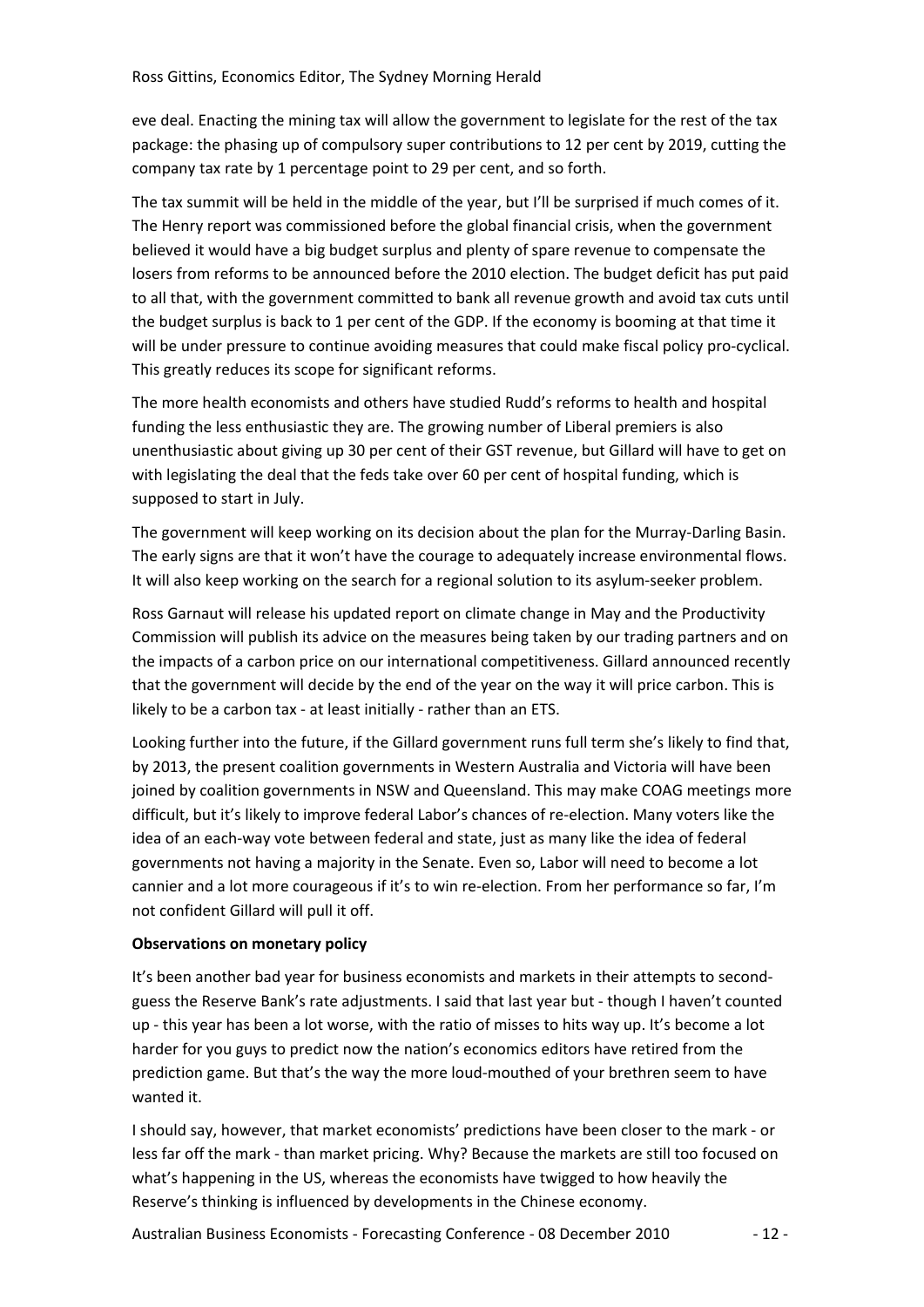I've said many times that monetary policy is as much an art as a science and that it's set in the governor's gut. All I'd add this year is that this governor's gut decides which way it's jumping at the last possible moment. So if he has so much trouble making up his mind, it's hardly surprising you guys have trouble second‐guessing him.

You guys generally get the direction of changes right, and you seem to have figured out that, in all but exceptional circumstances, the size of moves is 25 basis points, but you have a lot of trouble picking at which meeting the change will be made. I guess because you rely on fundamentals rather than chartism, you don't seem to have explored one potential guide to the timing of moves: bureaucratic neatness. This idea occurred to me when I realised we'd had a Melbourne Cup day rate change for five years in a row. Could this be purely by chance? I decided to do some arithmetic. Over the past five years the Reserve has changed rates 20 times. Since there are 11 meetings a year, if decisions to change rates occurred at random, each month would have a 9 per cent chance of being chosen for a rate change. The four meetings a year that are preceded by the release of the CPI and followed immediately by the release of the statement on monetary policy, would account for just over 36 per cent of random chances. But, in fact, the SoMP months ‐ February, May, August and November ‐ accounted for 65 per cent of rate changes, with November alone accounting for 25 per cent. The point is that the Reserve has set up a pattern in which the SoMPs come soon after the meeting that comes soon after the CPI release, and two of the SoMPs come not long before the Reserve's twice‐yearly appearance before the parliamentary committee. Remember, too, that the release of the CPI is a key influence on the revision of the Reserve's inflation forecasts, which are published in the SoMP and which heavily influence decisions about rate changes. The SoMP serves as the main vehicle the Reserve uses to explain and defend its rate decisions. Is it surprising that, having carefully set up the timing of its key publication and parliamentary appearances, the Reserve is more inclined to fit its decisions into that timetable?

But why in the past five years has the November pre‐SoMP meeting had more than twice the hits that the other three pre‐SoMP meetings have had? Perhaps because of an unconscious desire to get the books straight before the end of the year and the knowledge that what you've done has to tide the economy over until February.

Glenn Stevens offered some cryptic clues to his thinking and behaviour in his recent parliamentary testimony. He noted that decisions at particular meetings are often finely balanced. When you're moving in baby steps of 25 points, it's hard to believe that going now or waiting a month for more data will make much difference to ultimate macro outcomes. If the decision isn't finely balanced ‐ if it's quite clear what you need to do ‐ it's a sign you've got behind the curve.

Stevens tacitly admitted that monetary policy isn't as forward-looking and pre-emptive as it should be. He couldn't think of any time when it later became clear the Reserve had tightened too soon, but he could think of 'several times' when it should have tightened earlier. This is a reference to the first half of 2007, when the Reserve should have tightened further but didn't because of two successive CPI results that were falsely reassuring, and ended up having to tighten before and during the election campaign. The proposition is that the more timely your tightening, the less you end up having to do. The lesson from this episode is that you have to trust to your judgement of the big picture ‐ which embodies your core beliefs about how economies behave ‐ and not be too swayed by bits of data than don't fit.